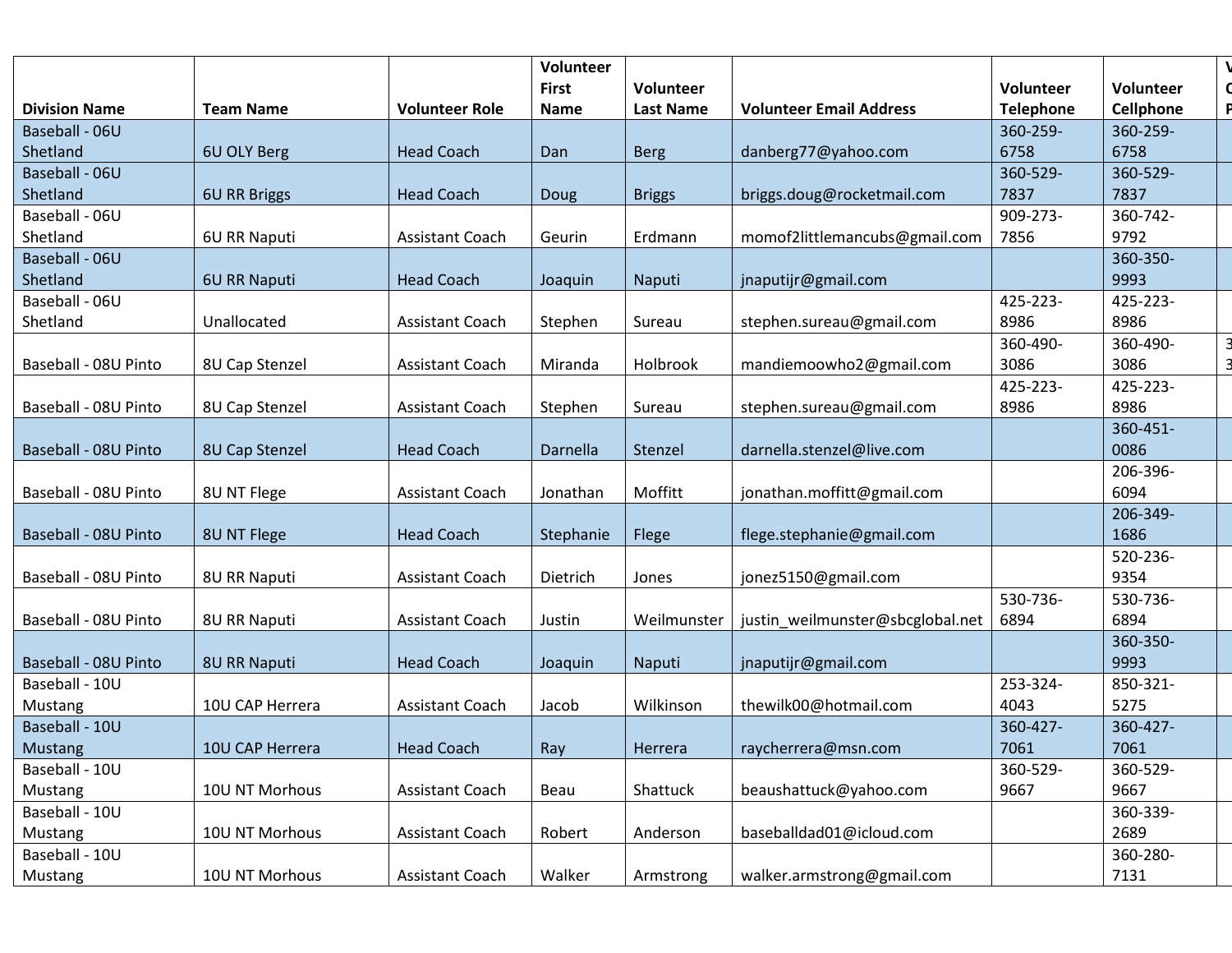| Baseball - 10U        |                        |                        |               |              |                               | 360-584- | 360-259- |
|-----------------------|------------------------|------------------------|---------------|--------------|-------------------------------|----------|----------|
| Mustang               | 10U NT Morhous         | <b>Head Coach</b>      | lan           | Morhous      | morhousfamily@comcast.net     | 9544     | 1527     |
| Baseball - 10U        |                        |                        |               |              |                               | 253-279- | 253-279- |
| Mustang               | 10U RR Fulton          | Assistant Coach        | James         | Shimanek Jr  | jamesshimanek@gmail.com       | 6755     | 6755     |
| Baseball - 10U        |                        |                        |               |              |                               | 559-967- | 559-967- |
| <b>Mustang</b>        | 10U RR Fulton          | <b>Head Coach</b>      | Chris         | Fulton       | fultonc3@gmail.com            | 6585     | 6585     |
| Baseball - 10U        |                        |                        |               |              |                               |          | 360-791- |
| Mustang               | 10U RR LaRue           | Assistant Coach        | Anthony       | Re           | refamily05@gmail.com          |          | 5045     |
| Baseball - 10U        |                        |                        |               |              |                               | 360-556- | 360-556- |
| <b>Mustang</b>        | 10U RR LaRue           | <b>Head Coach</b>      | James         | LaRue        | JTLMECH@COMCAST.NET           | 8160     | 8160     |
| Baseball - 10U        |                        |                        |               |              |                               |          | 360-984- |
| Mustang               | 10U T-Line Delgado     | Assistant Coach        | Anna          | Snodgrass    | annamthomas123@gmail.com      |          | 7519     |
| Baseball - 10U        |                        |                        |               |              |                               |          | 719-648- |
| Mustang               | 10U T-Line Delgado     | <b>Assistant Coach</b> | Manuel        | Ortega       | manueldavidortega@gmail.com   |          | 0987     |
| Baseball - 10U        |                        |                        |               |              |                               | 985-288- | 985-288- |
| Mustang               | 10U T-Line Delgado     | Assistant Coach        | Travis        | Harrington   | travisharrington448@yahoo.com | 7741     | 7741     |
| Baseball - 10U        |                        |                        |               |              |                               |          | 253-347- |
| Mustang               | 10U T-Line Delgado     | <b>Head Coach</b>      | Geeno         | Delgado      | geenodelgado2@gmail.com       |          | 4861     |
|                       |                        |                        |               |              |                               | 360-878- |          |
| 10U Mustang           | 10U Shelton Arevalo    | <b>Head Coach</b>      | Kayla         | Arevalo      | kayla.chapman.0802@gmail.com  | 5253     |          |
|                       |                        |                        |               |              |                               | 360-649- |          |
| 10U Mustang           | 10U Shelton Curtindale | <b>Head Coach</b>      | <b>Brian</b>  | Curtindale   | curtindale020@gmail.com       | 3553     |          |
|                       |                        |                        |               |              |                               | 360-490- |          |
| 10U Mustang           | 9U Shelton Climbers    | <b>Head Coach</b>      | Trevor        | Madison      | tmadison427@gmail.com         | 6305     |          |
|                       |                        |                        |               |              |                               | 360-580- |          |
| 10U Mustang           | 10U Shelton Ellis      | <b>Head Coach</b>      | Thomas        | <b>Ellis</b> | tephotographyonline@gmail.com | 5198     |          |
|                       |                        |                        |               |              |                               |          | 360-888- |
| Baseball - 12U Bronco | 12U Cap Schibel K      | <b>Head Coach</b>      | Kyle          | Schibel      | kyle.schibel@gmail.com        |          | 4397     |
|                       |                        |                        |               |              |                               |          | 360-359- |
| Baseball - 12U Bronco | 12U Howell             | Assistant Coach        | Jesse         | Oneal        | onealjesse@outlook.com        |          | 6968     |
|                       |                        |                        |               |              |                               |          | 253-678- |
| Baseball - 12U Bronco | 12U Howell             | Assistant Coach        | <b>Travis</b> | Galindo      | smartymcsly@me.com            |          | 6994     |
|                       |                        |                        |               |              |                               |          | 360-951- |
| Baseball - 12U Bronco | 12U Howell             | <b>Head Coach</b>      | <b>Brandi</b> | Howell       | brandihowell3@yahoo.com       |          | 7715     |
|                       |                        |                        |               |              |                               |          | 702-882- |
| Baseball - 12U Bronco | 12U NT Spacek          | <b>Head Coach</b>      | Ben           | Spacek       | benspacek@gmail.com           |          | 1522     |
|                       |                        |                        |               |              |                               |          | 360-480- |
| Baseball - 12U Bronco | 12U RR Clark           | Assistant Coach        | Jeremiah      | Clark        | jankster8510@gmail.com        |          | 7732     |